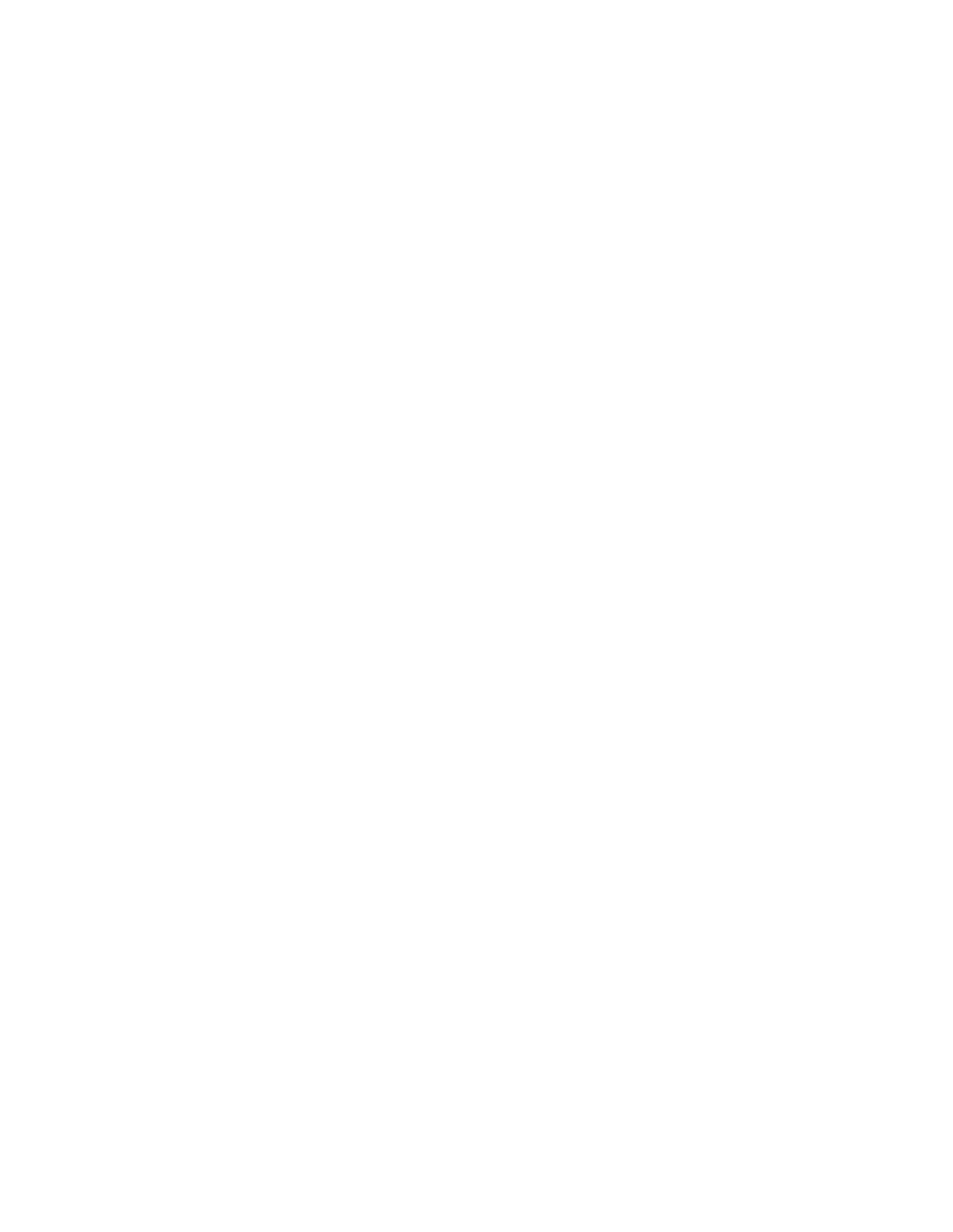Rev 11-2021



Send to:

**New Jersey Division of Taxation**

PO Box 187

Trenton, NJ 08695-0187

### **Form TPT-R Tobacco and Vapor Products Tax Registration**

| <b>Section 1 – Business Information</b>                                                                                                                                                                                           |                                         |                                            |                                       |  |  |
|-----------------------------------------------------------------------------------------------------------------------------------------------------------------------------------------------------------------------------------|-----------------------------------------|--------------------------------------------|---------------------------------------|--|--|
| Federal ID Number                                                                                                                                                                                                                 | New Jersey Tax ID Number                | Does your company have<br>internet access? | $\overline{\Box}$ Yes<br>$\square$ No |  |  |
| <b>Business Name</b>                                                                                                                                                                                                              |                                         | <b>Website Address</b>                     |                                       |  |  |
| <b>Trade Name</b>                                                                                                                                                                                                                 |                                         | Phone Number                               | Fax Number                            |  |  |
| Physical Address                                                                                                                                                                                                                  |                                         |                                            |                                       |  |  |
| Mailing Address                                                                                                                                                                                                                   |                                         |                                            |                                       |  |  |
| <b>Books and Records Address</b>                                                                                                                                                                                                  |                                         |                                            |                                       |  |  |
| Hours of Operation                                                                                                                                                                                                                |                                         |                                            |                                       |  |  |
| $\Box$ Tues.<br>$\Box$ Wed.<br>Mon.                                                                                                                                                                                               | $\square_{\text{Fri.}}$<br>$\Box$ Thur. | $\square$ Sat.                             | $\Box$ Sun.                           |  |  |
| NOTE: Be advised that your business, including those businesses that operate from a personal residence, are subject to<br>inspection by New Jersey Division of Taxation employees, which include sworn law enforcement personnel. |                                         |                                            |                                       |  |  |

### **Section 2 – Contact Information**

**If you wish to have an attorney, accountant, or other individual act on your behalf and have access to your tax information, then you must supply us with an Appointment of Taxpayer Representative Form (Form M-5008-R) that gives us the authority to release confidential information to your representative.**

| <b>Contact for Registration</b> | Title | <b>Phone Number</b> | <b>Email Address</b> |
|---------------------------------|-------|---------------------|----------------------|
|                                 |       |                     |                      |
| <b>Contact for Reporting</b>    | Title | <b>Phone Number</b> | <b>Email Address</b> |
|                                 |       |                     |                      |
| Site Manager                    | Title | <b>Phone Number</b> | <b>Email Address</b> |
|                                 |       |                     |                      |
| Individual Completing this Form | Title | <b>Phone Number</b> | <b>Email Address</b> |
|                                 |       |                     |                      |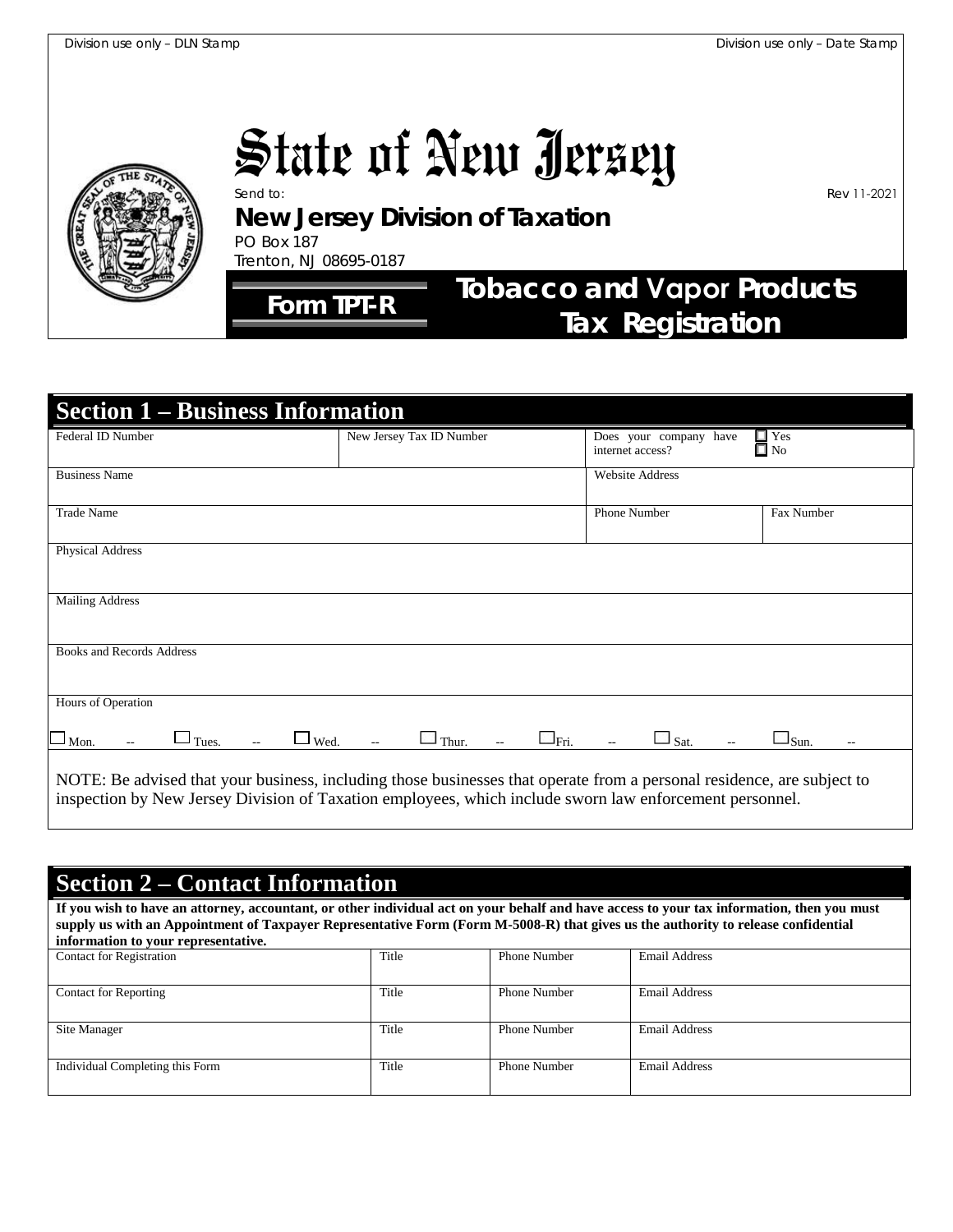| <b>Section 3 – Prior Owner Information</b>           |                   |                            |  |  |
|------------------------------------------------------|-------------------|----------------------------|--|--|
| Complete if you are purchasing an existing business. |                   |                            |  |  |
| Former Business Name                                 | Former Trade Name | Former Phone Number        |  |  |
| <b>Former Business Address</b>                       | City, State, Zip  | Date Ownership Transferred |  |  |
| Former Business Mailing Address                      | City, State, Zip  | Date Former Business Ended |  |  |

| <b>Section <math>\overline{4}</math> – Type of Ownership</b>                                                                                         |                                                                                                                |                                                 |  |  |
|------------------------------------------------------------------------------------------------------------------------------------------------------|----------------------------------------------------------------------------------------------------------------|-------------------------------------------------|--|--|
| $\Box$ Sole Proprietorship ( <i>may include spouse</i> )<br>Limited Liability Partnership<br>$\Box$ New Jersey Corporation<br>Date of Incorporation: | Partnership<br>Government Entity<br>$\Box$ Out-of-State Corporation – State:<br>Date Registered in New Jersey: | Limited Partnership<br>Trust<br>Other (specify) |  |  |

| <b>Section 5 – Owner Information</b>                                                                                          |                   |                        |  |  |
|-------------------------------------------------------------------------------------------------------------------------------|-------------------|------------------------|--|--|
| Provide information for a sole proprietor, all partners, or principal officers of corporations or limited liability companies |                   |                        |  |  |
| (attach rider if necessary).                                                                                                  |                   |                        |  |  |
| Name (Last, First, M)                                                                                                         | Title             | Social Security Number |  |  |
| Home Address                                                                                                                  | Home Phone Number | Cell Phone Number      |  |  |
| Name (Last, First, M)                                                                                                         | Title             | Social Security Number |  |  |
| Home Address                                                                                                                  | Home Phone Number | Cell Phone Number      |  |  |
| Name (Last, First, M)                                                                                                         | Title             | Social Security Number |  |  |
| <b>Home Address</b>                                                                                                           | Home Phone Number | Cell Phone Number      |  |  |
| Name (Last, First, M)                                                                                                         | Title             | Social Security Number |  |  |
| <b>Home Address</b>                                                                                                           | Home Phone Number | Cell Phone Number      |  |  |

# **Section 6 – Relationships with Other Organizations**

| Information regarding persons affiliated with this business who either are also affiliated or have been affiliated with another |                                |                        |                                |  |  |
|---------------------------------------------------------------------------------------------------------------------------------|--------------------------------|------------------------|--------------------------------|--|--|
| business that requires registration under N.J.S.A. §54:40B-1 et. seq. (attach rider if necessary).                              |                                |                        |                                |  |  |
| Individual's Name                                                                                                               | Title with Applicant           | Date Joining Applicant | Social Security Number         |  |  |
|                                                                                                                                 |                                |                        |                                |  |  |
| Individual's Home Address                                                                                                       | City, State, Zip               |                        |                                |  |  |
|                                                                                                                                 |                                |                        |                                |  |  |
| Name of Business with which Affiliation Exists                                                                                  | <b>Affiliated Business FID</b> | Title                  | <b>Effective Date of Title</b> |  |  |
|                                                                                                                                 |                                |                        |                                |  |  |
| Address of Business with which Affiliation Exists                                                                               | City, State, Zip               |                        |                                |  |  |
|                                                                                                                                 |                                |                        |                                |  |  |
| Individual's Name                                                                                                               | Title with Applicant           | Date Joining Applicant | Social Security Number         |  |  |
|                                                                                                                                 |                                |                        |                                |  |  |
| Individual's Home Address                                                                                                       | City, State Zip                |                        |                                |  |  |
|                                                                                                                                 |                                |                        |                                |  |  |
| Name of Business with which Affiliation Exists                                                                                  | <b>Affiliated Business FID</b> | Title                  | Effective Date of Title        |  |  |
|                                                                                                                                 |                                |                        |                                |  |  |
| Address of Business with which Affiliation Exists                                                                               | City, State Zip                |                        |                                |  |  |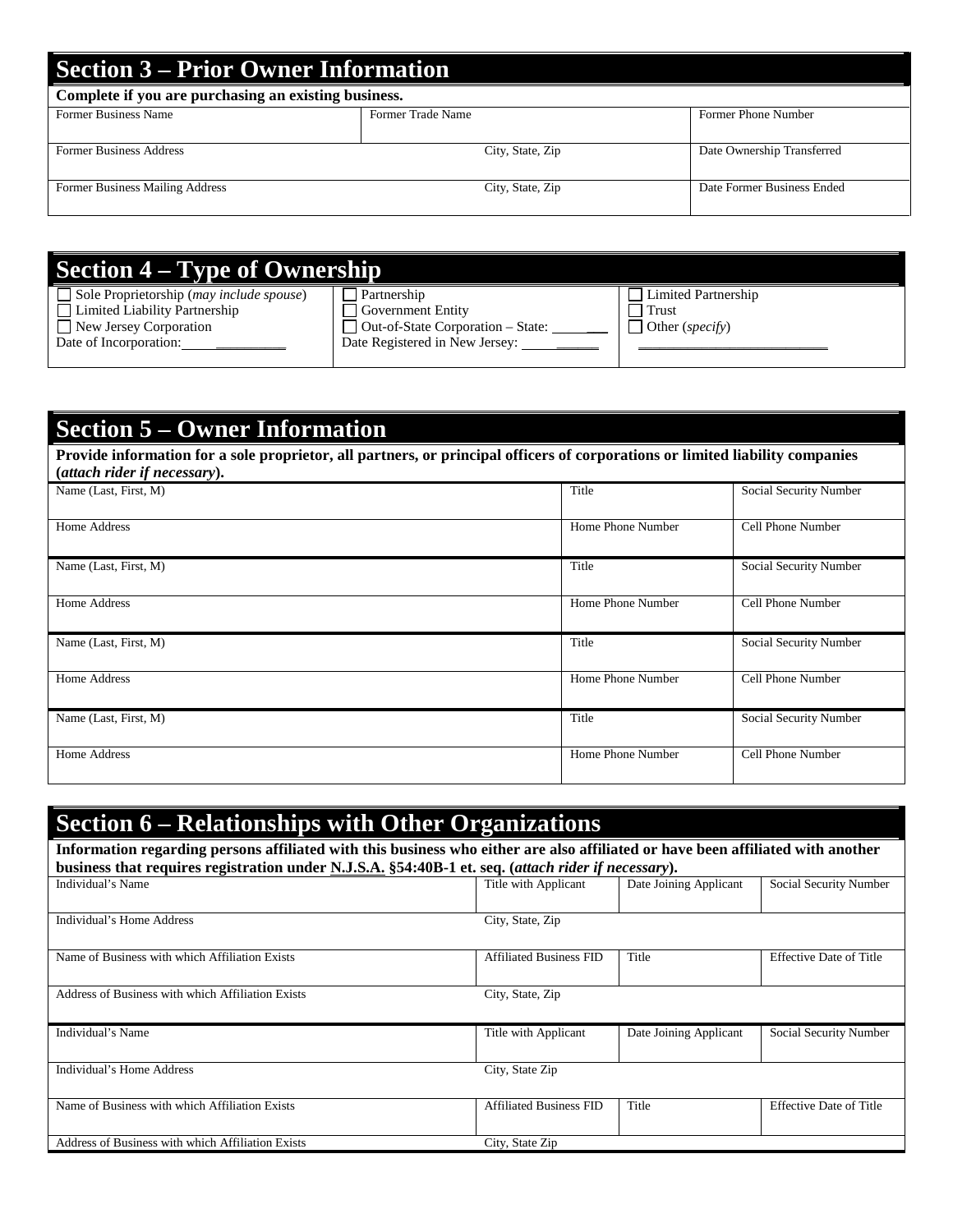|                                                                          | <b>Section 7 – Types of Products</b> |                               |
|--------------------------------------------------------------------------|--------------------------------------|-------------------------------|
| Check each type of product with which you will be dealing in New Jersey. |                                      |                               |
| $\Box$ Cigar                                                             | Little Cigar                         | Pipe Tobacco                  |
| $\Box$ Cigarillo                                                         | Electronic Cigarette                 | Single-Dose Smokeless Tobacco |
| $\Box$ Dry Snuff                                                         | Moist Snuff                          | Smoking Tobacco               |
| $\Box$ Other Tobacco Products – List Products:                           | $\Box$ Liquid Nicotine               | $ $ RYO                       |
|                                                                          |                                      |                               |

## **Section 8 – Business Activity; Registration Requested**

#### **Check all that apply.**

#### **Distributor**

1. You sell tobacco products in New Jersey (*Provide the address for each location for which you conduct business)*

2. You are importing or causing the import of tobacco products into New Jersey. (*Provide the name of the vendor and address from which you are importing)*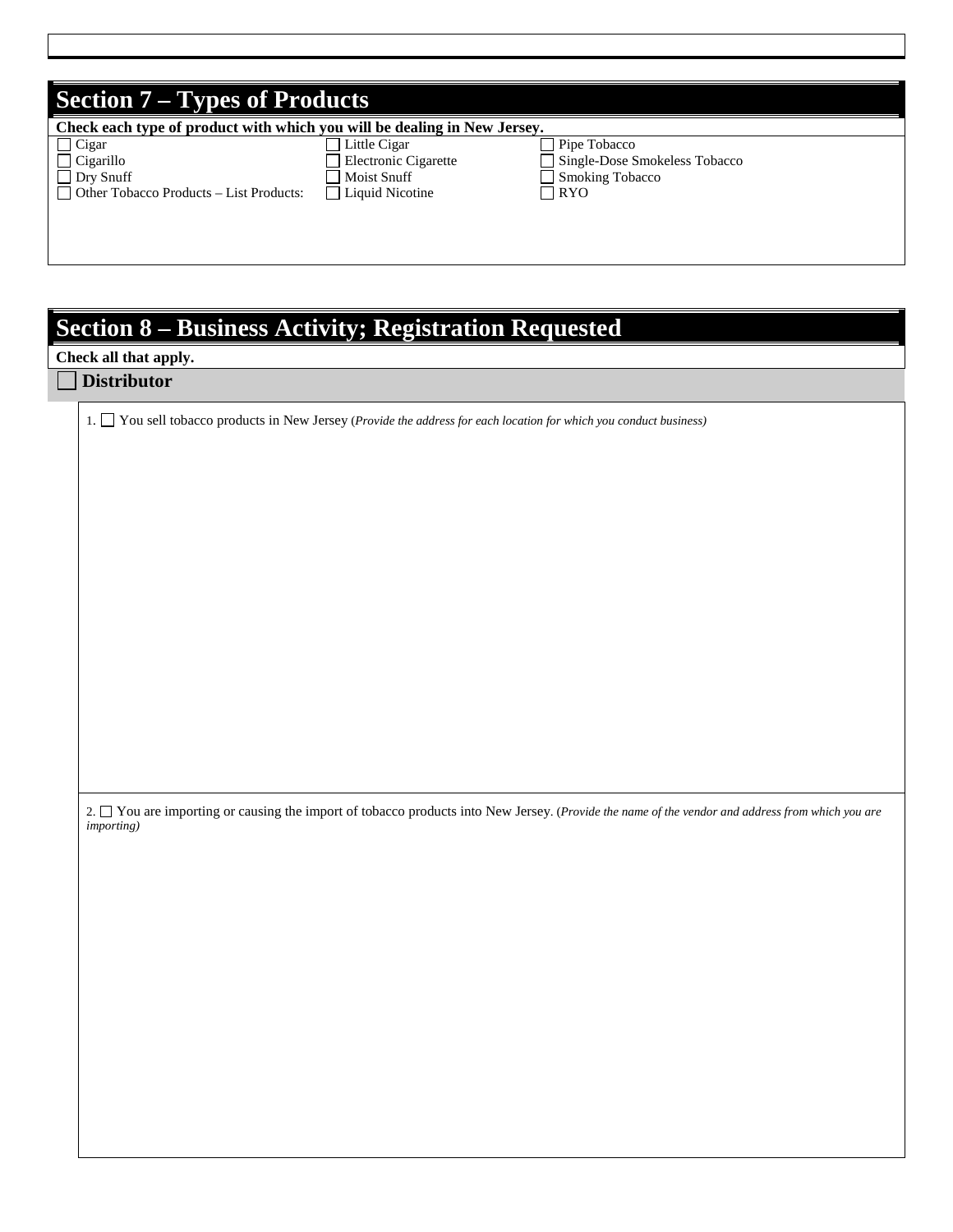### **Section 8 – Business Activity; Registration Requested**

#### **Check all that apply.**

#### **Wholesaler**

1. You purchase tobacco products on which the New Jersey Tobacco Products Tax has been paid from any person who purchases those products from a manufacturer (*Provide the name of the vendor and address from whom you are purchasing tobacco products)*

2. You acquire tobacco products for resale to a retail dealer or other person for the purpose of resale only. (*Provide the name of the vendor and address from whom you are purchasing tobacco products)*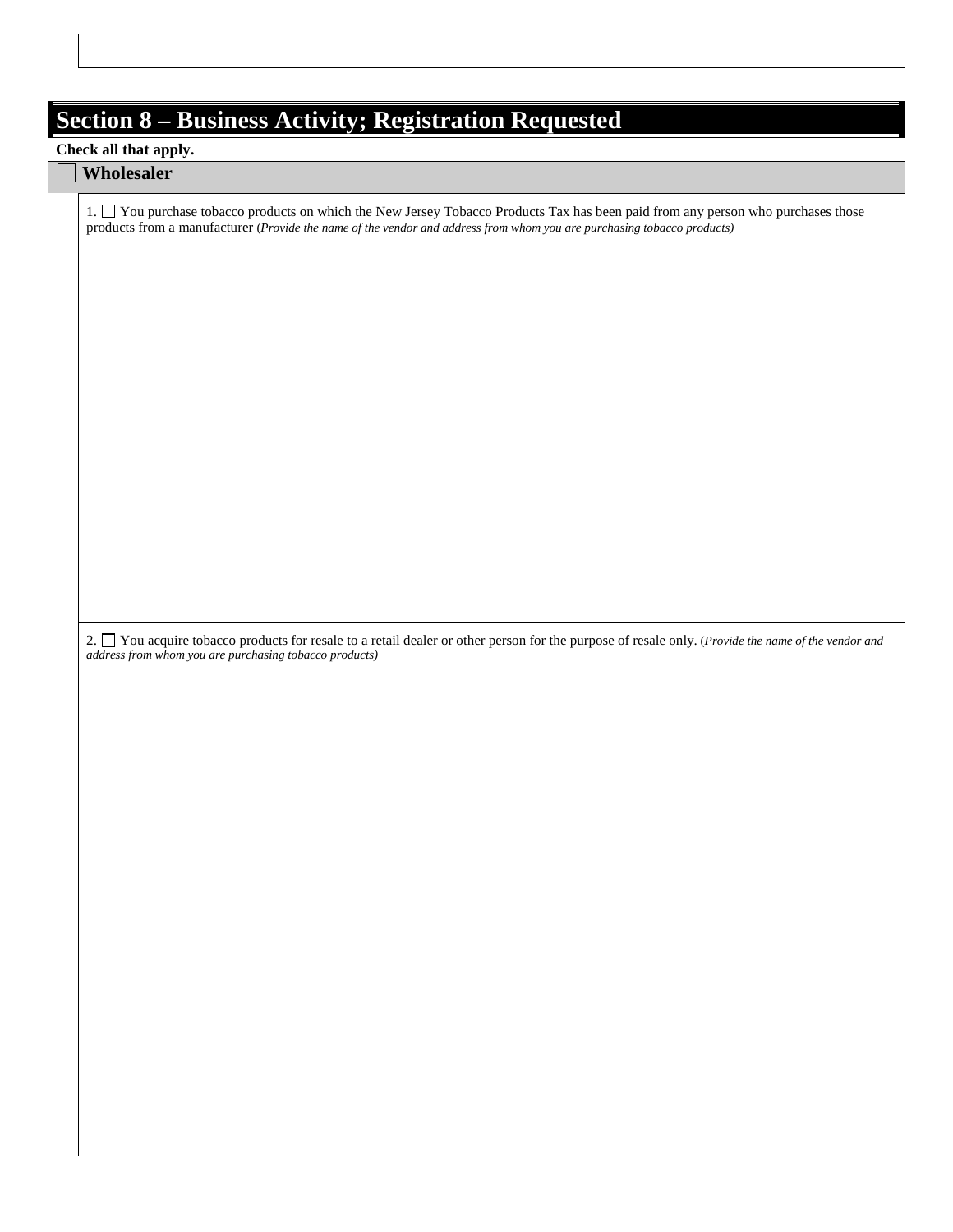|                                   |                                                          |                         | Check each type of product with which you will be dealing in New Jersey and provide estimates as indicated. |        |
|-----------------------------------|----------------------------------------------------------|-------------------------|-------------------------------------------------------------------------------------------------------------|--------|
|                                   | Estimated monthly sales of Tobacco Products              |                         |                                                                                                             |        |
|                                   | Estimated monthly sales of Moist Snuff (Ounces)          |                         |                                                                                                             |        |
|                                   | Estimated monthly sales of Liquid Nicotine (Milliliters) |                         |                                                                                                             |        |
|                                   | Estimated monthly sales of Roll Your Own Tobacco         |                         |                                                                                                             |        |
| Check type of Security to be used |                                                          |                         |                                                                                                             |        |
| Surety Bond                       | Certificate of Deposit                                   | $\Box$ Letter of Credit | $\Box$ Cash Deposit                                                                                         |        |
| Issuer of Security Instrument     |                                                          | Number                  | <b>Issue Date</b>                                                                                           | Amount |
| Address of Issuer                 |                                                          | City, State Zip         |                                                                                                             |        |

### **Section 10 – Authorizing Signature**

Under penalty of perjury, my signature affirms all of the following:

 $\bullet$  The information provided in this application, including all attachments, is accurate and complete to the best of my knowledge.<br> $\bullet$  The applicant agrees to provide accurate and timely reports and to make timely payme The applicant agrees to provide accurate and timely reports and to make timely payments.

Inaccurate or incomplete information in any section is cause for denial.

| maccurate of meomplete information in any section to cause for demain |       |              |             |  |
|-----------------------------------------------------------------------|-------|--------------|-------------|--|
| Signature                                                             | Title | Printed Name | Date Signed |  |
|                                                                       |       |              |             |  |
|                                                                       |       |              |             |  |
|                                                                       |       |              |             |  |
|                                                                       |       |              |             |  |
|                                                                       |       |              |             |  |
|                                                                       |       |              |             |  |
|                                                                       |       |              |             |  |
|                                                                       |       |              |             |  |
|                                                                       |       |              |             |  |
|                                                                       |       |              |             |  |